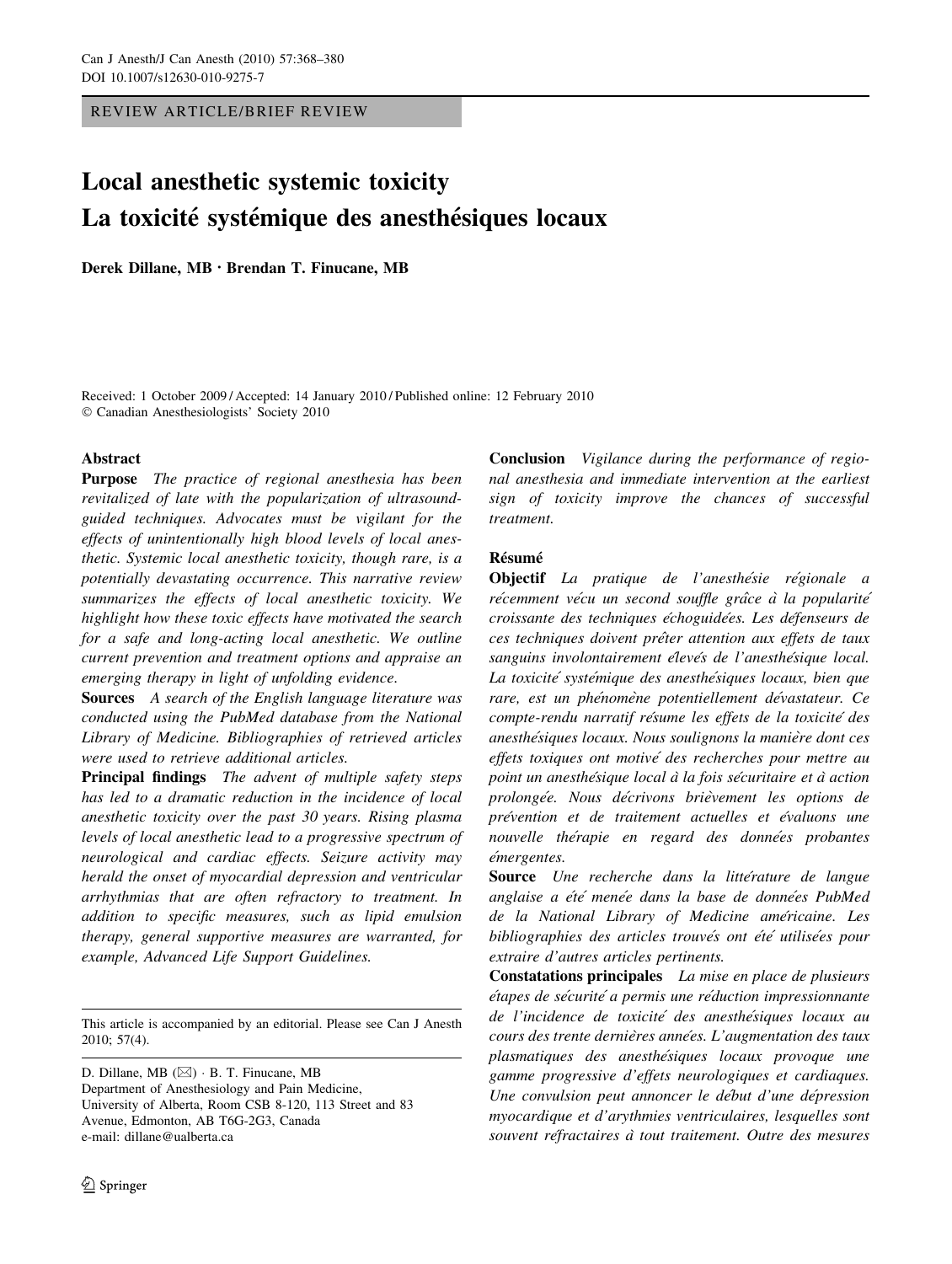spécifiques telles que le traitement par émulsion lipidique, des mesures générales de soutien sont de mise, comme par exemple celles préconisées dans les Directives des soins spécialisés en réanimation cardio-respiratoire.

Conclusion Le fait d'être vigilant pendant la réalisation d'une anesthésie régionale et l'intervention immédiate dès les premiers signes de toxicité améliorent les chances d'un traitement re´ussi.

### Introduction

Over the past century, the practice of anesthesia has benefited greatly from advances in regional techniques employing both short- and longer-acting local anesthetics. Despite the remarkable efficacy of local anesthetics, the risk of systemic toxicity associated with these drugs has been a recurring problem since their introduction to clinical medicine. An unintentionally high local anesthetic plasma concentration may lead to a progressive spectrum of neurological and cardiac complications with potentially devastating effects. The estimate of clinically important local anesthetic toxicity is from 7.5 to 20 occurrences per 10,000 peripheral nerve blocks and approximately four occurrences per  $10,000$  $10,000$  epidurals.<sup>1</sup> There has been a dramatic reduction in the incidence of systemic toxicity to local anesthetics in the past 30 years. Nowhere is there more evidence than in epidural anesthesia, which, until 1982, had a reported incidence of systemic toxicity as high as [1](#page-9-0)00 occurrences per 10,000 epidurals.<sup>1</sup>

The purpose of this brief review is to highlight how the toxic effects of local anesthetics have motivated the search for a safe and long-acting local anesthetic. The need for more specific dosing regimens will be examined in light of new pharmacokinetic knowledge. A new therapy for serious local anesthetic toxicity will be evaluated in light of emerging evidence. Finally, this article emphasizes the importance of preventing unintended intravascular injection of these drugs.

#### Historical perspective of local anesthetics

Advances in the understanding of local anesthetic systemic toxicity parallel the pharmacological development of these drugs and warrant a brief recount of their evolution into clinical practice. In 1860, cocaine was isolated from the coca leaf by the German chemist, Albert Niemann. In 1884, it was used clinically for the first time by the Viennese ophthalmologist, Carl Koller, when he performed the first surgical procedure using local anesthesia on a patient with glaucoma.[2](#page-9-0) Portentously, however, 200 cases of systemic toxicity and 13 deaths were assigned to the drug during the period from 1884 to 1891, tempering its initial widespread use as a local anesthetic.<sup>[3](#page-9-0)</sup> The search began for a safer alternative to cocaine. In 1904, another German chemist, Alfred Einhorn, synthesized the compound, novocaine, later to be renamed procaine in the United States during World War  $I^{4,5}$  $I^{4,5}$  $I^{4,5}$  Initially found to be safe, it became the local anesthetic of choice until it was found that it provoked allergic reactions in many patients and clinicians.<sup>[6](#page-9-0)</sup>

In 1943, the first amino-amide local anesthetic was developed by Löfgren and Lundquist, and this xylidine derivative, which they called lidocaine, was first marketed in 1948.[7](#page-9-0) Lidocaine has been in clinical use for more than 60 years. It is the most widely used local anesthetic worldwide and remains one of the safest and most efficacious local anesthetic agents ever manufactured. One of its main drawbacks, however, is its short duration of action. In 1957, bupivacaine was synthesized by Bo af Ekenstam and introduced into clinical practice ten years later. $8$  Bupivacaine, an amino-amide local anesthetic belonging to the family of the n-alkyl-substituted pipecholyl xylidines, was found to be long-acting. For the first time, a dose dependent separation between sensory and motor anesthesia was produced, and initial reports about its safety were found to be very encouraging. $\frac{9}{5}$  $\frac{9}{5}$  $\frac{9}{5}$  It would take ten years of clinical use before serious cardiac toxicity was reported.

In 1979, George Albright highlighted five anecdotal reports of cardiac arrest following regional anesthesia with bupivacaine.[10](#page-9-0) These cases of almost simultaneous convulsion and cardiac arrest required prolonged and largely unsuccessful resuscitation following a presumed intravascular injection, illustrating the narrow margin that exists for bupivacaine-induced cerebral and cardiac toxicity (Figure 1). In October 1983, in an address to the United



Fig. 1 Relationship among doses of lidocaine, etidocaine, and bupivacaine that cause toxic responses in the CNS and doses that produce cardiovascular collapse. Covino BG. Pharmacology of local anesthetic agents. In: Rogers MC, Tinker JH, Covino BG, et al.(Eds). Principles and Practice of Anesthesiology. St Louis: Mosby Year Book: 1993: 1235-57. Reproduced with permission from publisher.  $CNS =$  central nervous system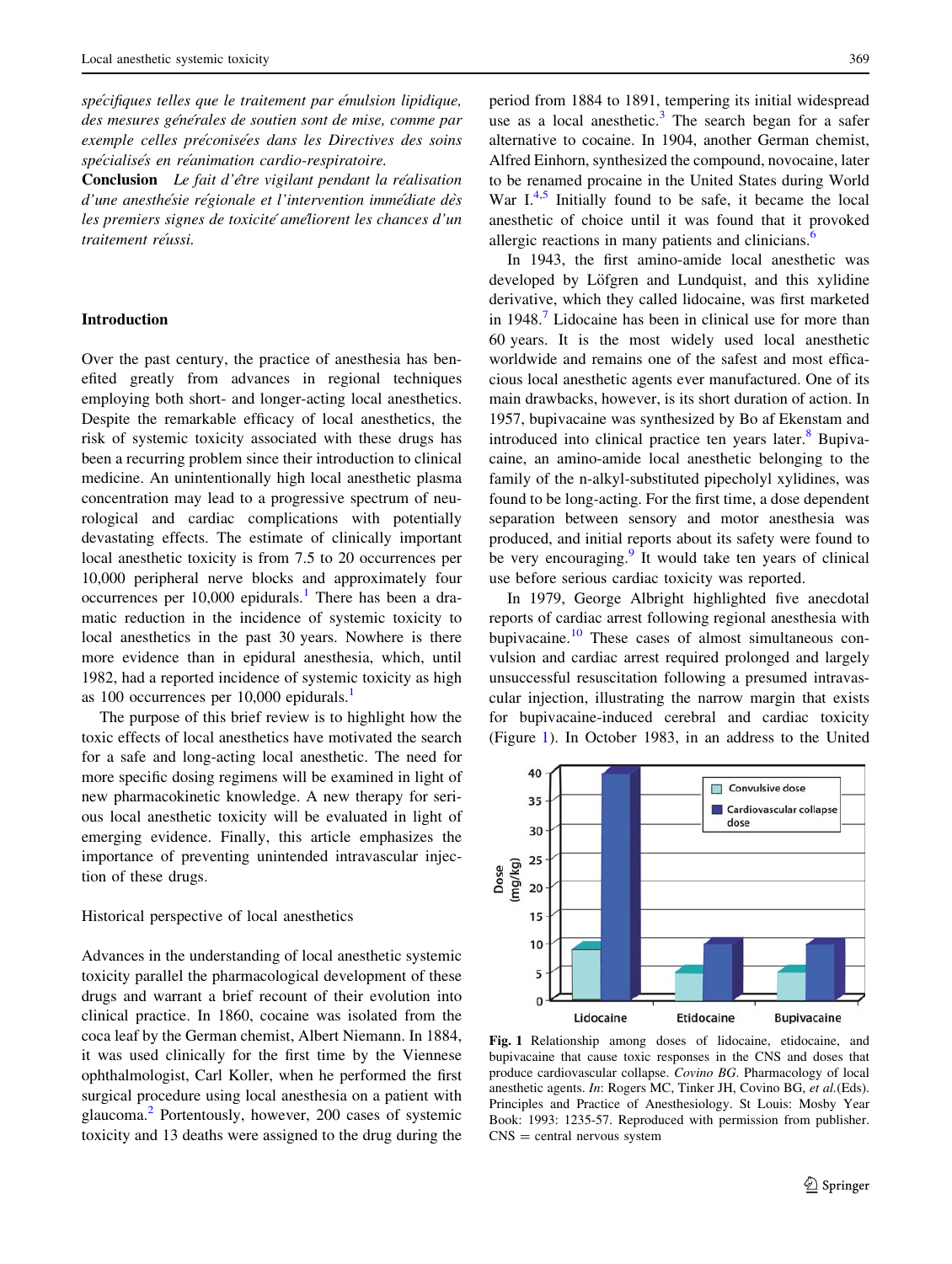States Food and Drug Administration's Anesthetic and Life Support Advisory Committee, Albright presented a series of 49 reports of cardiac arrest or ventricular tachycardia requiring cardioversion that occurred over the previous ten years.<sup>[11](#page-9-0)</sup> Most of these cases involved obstetric epidural anesthesia using 0.75% bupivacaine. This information led to the Food and Drug Administration (USA) - sanctioned withdrawal of 0.75% bupivacaine for obstetric use in addition to the introduction of long overdue safety recommendations, including the use of an epinephrine test dose, fractionated dosing, and improved patient monitoring.<sup>[12](#page-9-0)</sup> Similar safety measures were adopted in Canada by the Drugs Directorate of the Health Protection Branch of the Department of National Health and Welfare in Ottawa. The controversial nature of this injunction, which was greeted with initial suspicion rather than complete endorsement, was highlighted in an editorial published in the Journal in 1984 entitled, Trial by media: The bupivacaine story.<sup>[13](#page-9-0)</sup>

Concurrently in the United Kingdom, a campaign was being conducted by The Council of the Association of Anaesthetists of Great Britain and Ireland to prevent the use of bupivacaine during Bier's intravenous regional anesthesia (IVRA).<sup>14</sup> Up to this juncture, the agent of choice for IVRA, which was considered relatively safe, $15$  was now implicated in the deaths of five patients during the period 1979 to 1982. An editorial that appeared in the British Medical Journal in 1982 signified the comparability of these cases: all five were healthy patients being treated for minor conditions in emergency departments, and all five patients had received bupivacaine during IVRA. Two of the patients were eleven-year-old boys.<sup>[16](#page-10-0)</sup> The deaths occurred although the recommended drug dosage was adhered to and early cuff deflation did not occur. The use of bupivacaine for IVRA has since been abandoned, but this has not prevented deaths due to its unintended intravenous administration. In the decade leading up to 2004, bupivacaine was directly responsible for the deaths of three patients in the United Kingdom as a result of accidental intravenous administration. The most recent death involved a 30-year-old parturient whose inquest was held in February 2008.<sup>A</sup>

In the 1980s, the development of new long-acting amides took advantage of the fact that most of these molecules have a chiral centre determined by the presence of a carbon atom bound to four different molecules (Figure 2). These three-dimensional stereoisomers have an identical chemical composition, but they differ in their spatial ori-entation.<sup>[17](#page-10-0)</sup> There are significant safety implications associated with these new amide local anesthetics, as it has been established that the levorotatory isomer  $(S-)$  has less

<sup>A</sup> Drug storage at hospital was ''chaotic''. 2008; Available from URL: <http://www.guardian.co.uk/society/2008/feb/05/nhs.health2> (accessed December 2009).



Fig. 2 Structure of the n-alkyl-substituted pipecolyl xylidines, mepivacaine, ropivacaine, and bupivacaine



Fig. 3 The molecular structures of levobupivacaine and dextrobupivacaine. The asterisk indicates the asymmetric carbon atom

potential for systemic toxicity compared with the dextrorotatory isomer  $(R +)$  (Figure 3).<sup>[18](#page-10-0)</sup> This observation has led to the development of the single stereoisomers, levobupivacaine and ropivacaine, first approved for clinical use in North America in 1996.

Toxicity-related pharmacokinetic considerations of local anesthetics

Local anesthetics differ from most other pharmacological agents because they are deposited in close proximity to the target neural structure. However, they are still subject to absorption, and a large fraction of the injected drug is removed by the systemic circulation and distributed to distant organs. Direct measurement in an animal model demonstrated that  $\langle 2-3\% \rangle$  of an injected dose entered the target nerve. In addition, more than 90% of an injected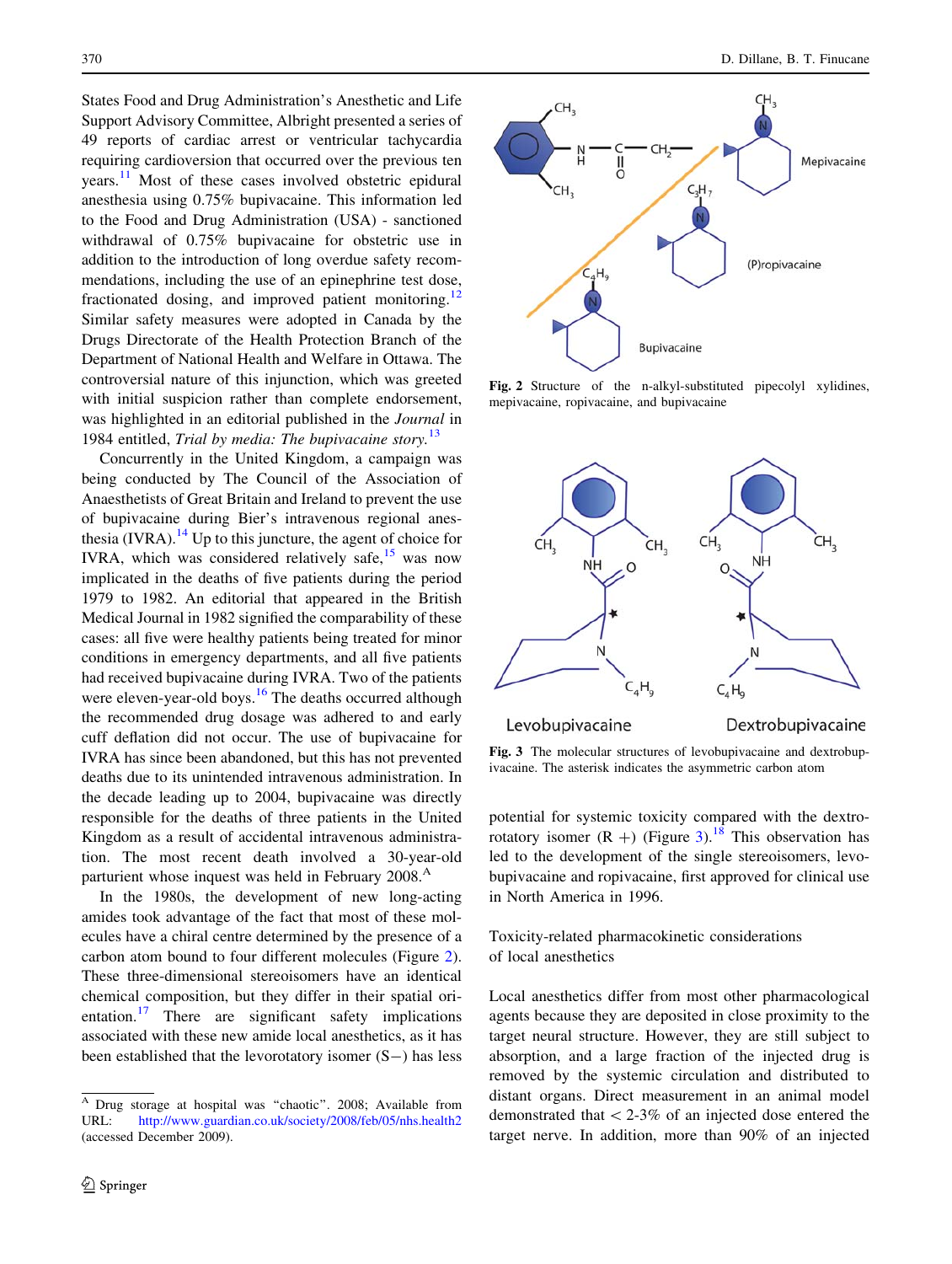Table 1 Tissue-plasma partition coefficients  $(\lambda)$  for lidocaine in various organs

| Organ        | Tissue-plasma partition co-efficient $(\lambda)$ |  |
|--------------|--------------------------------------------------|--|
| Spleen       | 3.5                                              |  |
| Lung         | 3.1                                              |  |
| Kidney       | 2.8                                              |  |
| Stomach      | 2.4                                              |  |
| Fat          | 2.0                                              |  |
| <b>Brain</b> | 1.2                                              |  |
| Heart        | 1.0                                              |  |
| Muscle       | 0.7                                              |  |
| Liver        | 0.6                                              |  |
| Skin         | 0.6                                              |  |
| Bone         | $0.4 - 0.9$                                      |  |

(de Jong R.H. Local Anesthetics. Mosby – Year Book 1994: 165. Adapted with permission from author)

dose is taken up by the systemic circulation within 30 min of injection.<sup>19</sup>

Local anesthetic is distributed to organs according to their vascular density. This accounts for the fact that highly vascular organs, such as the brain, heart, lung, liver, and kidneys are exposed to unmetabolized local anesthetic at peak concentration. The local anesthetic is taken up within each organ according to its tissue-plasma partition co-efficient. To highlight the differential organ responses, the tissue-plasma partition coefficients for lidocaine are summarized in Table 1. The lungs play an important buffering role by taking the full impact of drug-laden venous blood. A variety of investigational techniques, including autoradiography, scintillation counts, and tissue assays, confirm the lung's ability to quickly extract local anesthetic.<sup>[20](#page-10-0)</sup> However, this buffering action of the lung is saturable.

Most absorbed local anesthetic is cleared from the liver. Hepatic clearance is a function of the hepatic extraction ratio and hepatic blood flow. The hepatic extraction ratio, in turn, is dependent on the ratio of free to protein-bound drug. Local anesthetics bind tightly to plasma proteins greatly limiting the free fraction of available drug. This is clinically relevant, as it is only the free or unbound fraction that is bioactive. Like most weak bases, local anesthetics bind mainly to alpha-1-acid glycoprotein (AAG). Lidocaine, being moderately protein-bound, has a high hepatic extraction ratio (70-75% per pass). Clearance is therefore flow-limited and is reduced by factors that limit hepatic blood flow, e.g., upper abdominal and laparoscopic surgery, volatile anesthetic administration, hypocapnia, congestive cardiac failure, and intravascular volume depletion. Through its relationship to hepatic blood flow, cardiac output may modify local anesthetic clearance. Heart failure, for example, reduces hepatic blood flow and so reduces lidocaine clearance. Conversely, bupivacaine

Table 2 Pharmacokinetic parameters of local anesthetics

| Local anesthetic | Clearance<br>$(L \cdot \text{min}^{-1})$ | Terminal half-<br>life (min) | Hepatic<br>extraction (ratio) |
|------------------|------------------------------------------|------------------------------|-------------------------------|
| Lidocaine        | 0.95                                     | 96                           | 0.72                          |
| Etidocaine       | 1.11                                     | 162                          | 0.74                          |
| Mepivacaine      | 0.78                                     | 114                          | 0.51                          |
| Bupivacaine      | 0.58                                     | 162                          | 0.40                          |
| Ropivacaine      | 0.73                                     | 111                          | 0.40                          |
| Levobupivacaine  | 0.47                                     | 108                          | 0.67                          |

(de Jong R.H. Local Anesthetics. Mosby 1994: 67. Reproduced with permission from author. Data for ropivacaine from A. Lee  $et al.<sup>1</sup>$ 

and ropivacaine, being highly protein-bound, are cleared  $<$  50% per pass; hence, their clearance depends on free drug concentration (Table 2). Low cardiac output states may not greatly affect the plasma concentration of the highly protein-bound agents, as their clearance is not flow-limited. Intrinsic hepatic disease may alter clearance by altering plasma protein content and degree of protein binding, by decreasing the enzyme activity of the liver, and by reducing hepatic blood flow. The practical implications of these pharmacokinetic principles are not without clinical relevance. Patients with liver disease may have single-shot blocks with normal doses. Doses for continuous infusion and repeat blocks need to be significantly reduced (10-50% relative to the degree of dysfunction) due to the risk of accumulation of the primary compound and its metabolites. Patients with mild or controlled cardiac failure may not need a dose reduction for single-shot blocks. Doses of ropivacaine and bupivacaine for continuous infusion and repeat blocks need to be reduced, as their metabolites will be eliminated slowly. $21$ 

In patients with renal dysfunction, reduced clearance and faster absorption of local anesthetic lead to an elevation in plasma concentration. $21$  Clearance of both bupivacaine<sup>[22](#page-10-0)</sup> and ropivacaine<sup>[23](#page-10-0)</sup> has been shown to be reduced in uremic patients. The clearance of one of the main metabolites of ropivacaine, 2,6-pipecoloxylidide (PPX), is also decreased in uremic patients. In rat studies, its cardiotoxicity is reported as being half that of bupivacaine. The hyperdynamic circulation associated with uremia may be responsible for the rapid rise in plasma concentration of both ropivacaine and bupivacaine. $21$  The surgically stimulated increase in the plasma protein,  $\alpha_1$ -acid glycoprotein (AAG), acts as a counterbalance to these factors, which may prevent the accumulation of toxic levels of free or unbound local anesthetic. Adding further to its protective effect, AAG concentration is increased in uremic patients. $^{24}$  $^{24}$  $^{24}$  Consequently, there is a need for a 10-20% dose reduction relative to the degree of renal dysfunction in single-shot blocks and continuous infusion. $21$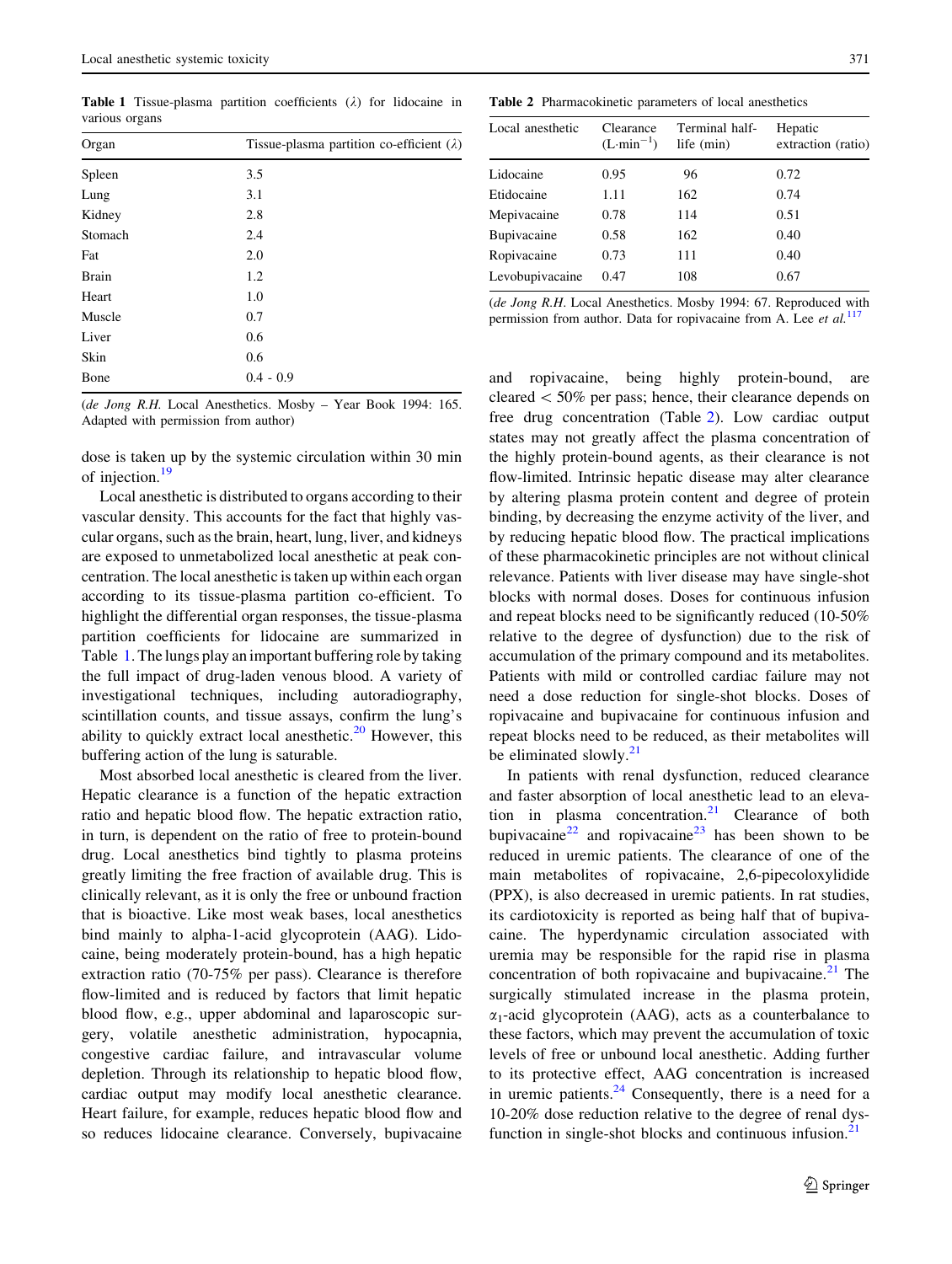#### Drug toxicity in elderly patients

Drug toxicity is less predictable in elderly patients due to a combination of opposing factors. A reduction in muscle mass and total body water, together with an increase in body fat, may result in a larger volume of distribution of lipophilic local anesthetics with a prolonged clearance time. Reduced blood flow and deteriorating organ function further prolong clearance times. $2<sup>1</sup>$  Although increasing age has little effect on AAG concentration, many elderly patients have diseases that may lead to elevated plasma concentrations of this buffer. Cancer, trauma, myocardial infarction, uremia, and inflammatory disease all lead to elevated AAG concentration. The concentration of free drug in the plasma and distribution to various tissues will change accordingly.

# Toxicity related to pediatric regional anesthesia

Regional anesthesia is rarely used as the sole anesthetic technique in infants and children. The focus in this population has been on improving postoperative analgesia with a concomitant reduction in parenteral opioid use. $25$  Pediatric regional anesthesia techniques are usually performed after induction of anesthesia. This distinction from adult practice entails a number of important safety considerations.

Neonates and infants present significant pharmacokinetic peculiarities that may lead to an increased risk of toxicity. Immature hepatic metabolism and marked differences in plasma protein binding serve to increase plasma concentrations of unbound amide local anesthetic.  $\alpha_1$ -acid glycoprotein concentration is very low at birth (less than 30% of the adult concentration) and progressively increases to adult levels during the first year of life. $26$  Subsequently, the unbound fraction of local anesthetic is greater during infancy, which increases susceptibility to toxicity.

Clearance of local anesthetics is low at birth and does not effectively reach adult levels until six to nine months. $27,28$  The terminal half-life of amide local anesthetics is three to eight times longer in neonates than in adults.[29](#page-10-0) Amide local anesthetics are metabolized in the liver by oxidative pathways involving the cytochrome P450 enzyme superfamily. Lidocaine and bupivacaine are mainly metabolized by CYP3A4, an enzyme system that is not fully mature at birth. However, most of its biotransformation activities are achieved by CYP3A7, an enzyme that is present only in the fetus and during the first months of life.<sup>[30](#page-10-0)</sup> Ropivacaine is metabolized by CYP1A2, which is not fully functional before three years of age. $30$  Consequently, it is reasonable to assume that bupivacaine clearance should be at or near normal adult levels from birth and that ropivacaine clearance should be markedly

deficient. However, this is not the case. Clearance of bupivacaine is markedly deficient at birth and increases slightly in the first year of life. Conversely, ropivacaine clearance is not very low at birth but does not fully reach adult values before five years of age. $31$  This enzyme immaturity is clinically relevant to a limited extent but does not preclude the use of these local anesthetics in neonates and infants.

Local anesthetics have the same toxic effects in infants and children as those seen in adults. In the adult patient, neurologic toxicity occurs at lower concentrations, followed by cardiac toxicity at higher concentrations. This is not always true for bupivacaine because of its lower threshold for cardiac toxicity. Regardless of choice of local anesthetic, cardiac toxicity may precede neurotoxicity in pediatric patients. Early signs of cerebral toxicity are subjective (dizziness, drowsiness, and tinnitus). These will not be conveyed by the young or anesthetized child. Moreover, general anesthesia itself raises the cerebral toxicity threshold, and neuromuscular blockade will preclude the onset of generalized tonic-clonic seizures. $32$ Consequently, the first manifestation of an accidental intravascular injection or rapid absorption may be cardio-vascular collapse.<sup>[33](#page-10-0)</sup>

The reported incidence of cerebral toxicity is low. Two large surveys (each more than 20,000 regional anesthesia procedures in the pediatric population) indicate that the incidence of seizures is  $\lt$  0.01-0.05%.<sup>[34,35](#page-10-0)</sup> There have been several case reports of children experiencing seizures after a regional anesthesia procedure. Most of these cases involved continuous lumbar or caudal epidural anesthesia with bupivacaine. $36,37$  $36,37$  $36,37$  Bupivacaine is associated with seizures at a plasma concentration as low as  $4.5$ -5.5  $\mu$ g·mL<sup>-1</sup>. Rather alarmingly on occasion, these toxic plasma concentrations were reached even after adhering to the recommended therapeutic range. $36,38$  $36,38$  $36,38$  The overall incidence of cardiac toxicity in this population is also remarkably low. Several large series of regional anesthesia procedures in infants and children report no cases of cardiovascular toxicity.<sup>[36,37,39,40](#page-10-0)</sup> A prospective study of more than 24,000 regional anesthesia procedures report four patients who developed a cardiac arrhythmia, and none of these pro-gressed to cardiac arrest or collapse.<sup>[35](#page-10-0)</sup>

When performing a regional technique in a patient under general anesthesia, care must be taken to avoid inadvertent intravascular injection by using a slow incremental approach. The use of an epinephrine marker can be useful in this situation. Even a small intravenous dose of 1-2  $\mu$ g·kg<sup>-1</sup> of epinephrine in a 1:200,000 solution with 0.25% bupivacaine will produce T wave elevation on the ECG, particularly in the lateral leads. The V5 lead appears to be most sensitive to these changes, which do not occur when either drug is injected alone.<sup>[32](#page-10-0)</sup>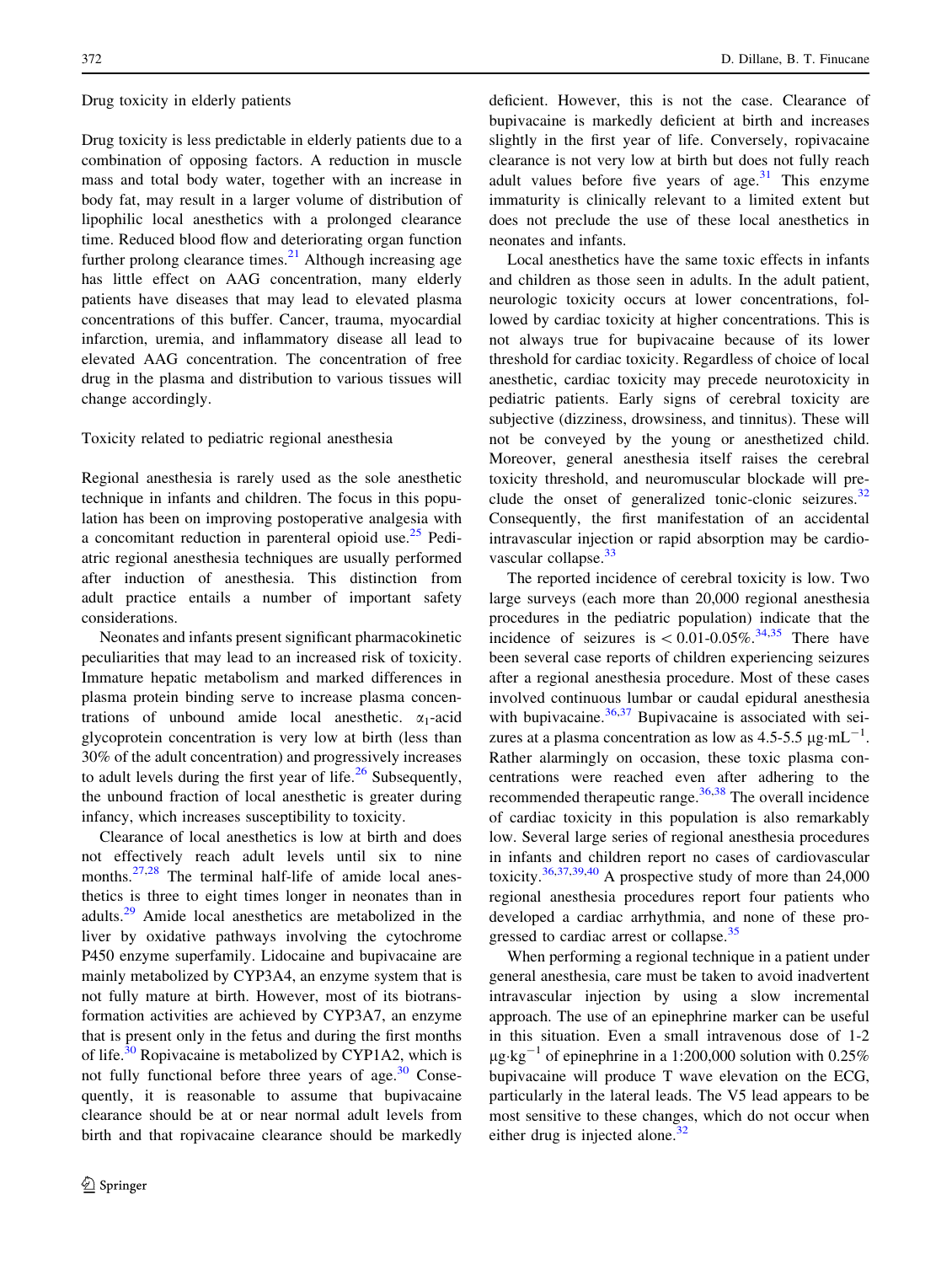Toxicity related to pregnancy

A number of physiological changes occur during pregnancy that enhance the risk of toxicity of local anesthetics. $41$  The plasma protein binding of bupivacaine is significantly reduced, which increases the risk of toxicity. $42$ A higher cardiac output increases blood perfusion to the site of local anesthetic injection and leads to more rapid absorption.[43](#page-10-0) In addition to these changes, progesterone may increase the sensitivity of nerve axons to neural blockade.<sup>[44](#page-10-0)</sup> Therefore, it is indicated to reduce the dose of local anesthetic in blocks where large doses are normally required, e.g., brachial plexus block.

The utilization of multiple safety steps has perhaps benefited maternal morbidity and mortality more than any other group, as detailed by Hawkins et al. who reported a ''significant decline in maternal mortality related to regional anesthesia techniques following  $1984$ <sup>".[45](#page-10-0)</sup> A similar trend can be seen in the American Society of Anesthesiologists Closed Claims study project. $35$  There were no claims related to intravascular injection of local anesthetic after 1990. This reflects the changes in clinical practice in the mid-1980s with the withdrawal of 0.75% bupivacaine, the widespread use of test doses, and fractionated dosing. $46$  The past two decades have seen further advances in obstetric epidural anesthesia. Opioids in the form of fentanyl 2  $\mu$ g·mL<sup>-1</sup> or sufentanil 0.75  $\mu$ g·mL<sup>-1</sup> are commonly added to the local anesthetic solution to reduce the high concentrations of local anesthetic associated with systemic toxicity. This has permitted a reduction in the concentration of bupivacaine from 0.5% to 0.065% while maintaining satisfactory analgesia. $47$  The use of patientcontrolled epidural analgesia is associated with a decrease in the total dose of local anesthetic used when compared with continuous infusion. $48,49$  Combined spinal-epidural (CSE) anesthesia has become increasingly popular in the past decade. In one of the largest studies of this practice to date, Albright reported a safety profile for CSE that was comparable with epidural anesthesia alone.<sup>50</sup>

## Use of intravenous lidocaine infusions

Intravenous lidocaine has well-established analgesic and anti-inflammatory properties.<sup>[51](#page-10-0)-[53](#page-10-0)</sup> Its use as a systemic analgesic was described as early as 1954 in a study involving over 2,000 patients. Three cases of convulsion were reported, and the authors emphasized the need for vigilance against toxicity.<sup>[54](#page-10-0)</sup> Over the past 25 years, a number of randomized controlled trials (RCT) indicate that continuous intravenous lidocaine administration may have a beneficial effect on outcomes after colorectal sur-gery.<sup>[52,55](#page-10-0)</sup> A recent meta-analysis of eight RCTs in patients undergoing colorectal surgery demonstrated a reduced

duration of postoperative ileus, pain, nausea and vomiting, and shortened hospital stay with perioperative intravenous lidocaine administration.<sup>[51](#page-10-0)</sup> In seven of the eight RCTs, a lidocaine bolus  $1.5{\text -}2$  mg·kg<sup>-1</sup> was given before surgical incision. Intraoperative infusion rates were in the range of either 2-3 mg·min<sup>-1</sup> or 1.5-3 mg·kg<sup>-1</sup>·hr<sup>-1</sup>. In this metaanalysis, no local anesthetic toxicity was observed apart from a single episode of transient arrhythmia.<sup>56</sup> However, the safety of continuous intravenous lidocaine has not been established in large clinical trials.

Local anesthetic in the surgical wound

In recent years, there has been renewed interest in the direct application of local anesthetic to wounds through continuous infusion or high volume infiltration.<sup>[57](#page-11-0)</sup> Liu *et al.* conducted a systematic review of 44 randomized controlled trials involving over 2,141 patients in the 40 years prior to  $2006<sup>58</sup>$  $2006<sup>58</sup>$  $2006<sup>58</sup>$  In these studies, wound catheters were placed in subcutaneous, suprafascial, subfascial, intra-articular, peripleural, and periosteal locations. No cases of local anesthetic systemic toxicity were reported in any of these studies.

Tumescent anesthesia for liposuction is a widely used technique that is based on the subcutaneous infiltration of a large volume of dilute lidocaine (0.1% or less) with epinephrine. The pharmacokinetic profile of this dilute mixture differs from that used for epidural and peripheral nerve blockade.<sup>[59](#page-11-0)</sup> The low concentration of the local anesthetic together with epinephrine-induced vasoconstriction allows for a maximum dose of lidocaine far in excess of that which is conventionally accepted. A safe dose is reported as  $35 \text{ mg} \cdot \text{kg}^{-1}$ . However, practice varies widely, and doses as high as 50 mg·kg<sup>-1</sup> are not uncommon.[59](#page-11-0) A very slow absorption rises to a plateau plasma concentration of 2  $\mu$ g·mL<sup>-1</sup> and remains at this level for up to twelve hours. $60$  Drug competition at cytochrome P450 1A2 or 3A4 further slows metabolism.<sup>[61](#page-11-0)</sup> Tumescent anesthesia does not have an exemplary safety record. There continues to be reports of serious complications, including death. $62,63$ 

## Central nervous system toxicity of local anesthetics

As the systemic concentration of local anesthetic increases, central neurotoxicity is seen in a stereotypical and sequenced manner. The amygdala appears to be the principal neurophysiologic focus for seizures, while the hippocampus has been posited as a secondary focus.<sup>[64](#page-11-0)</sup> The amygdala is situated in the pole of the temporal lobe just below the cortex on the medial side. It appears to be a critical element in the brain circuitry that processes fear and aggression. It is a complex of nuclei that receives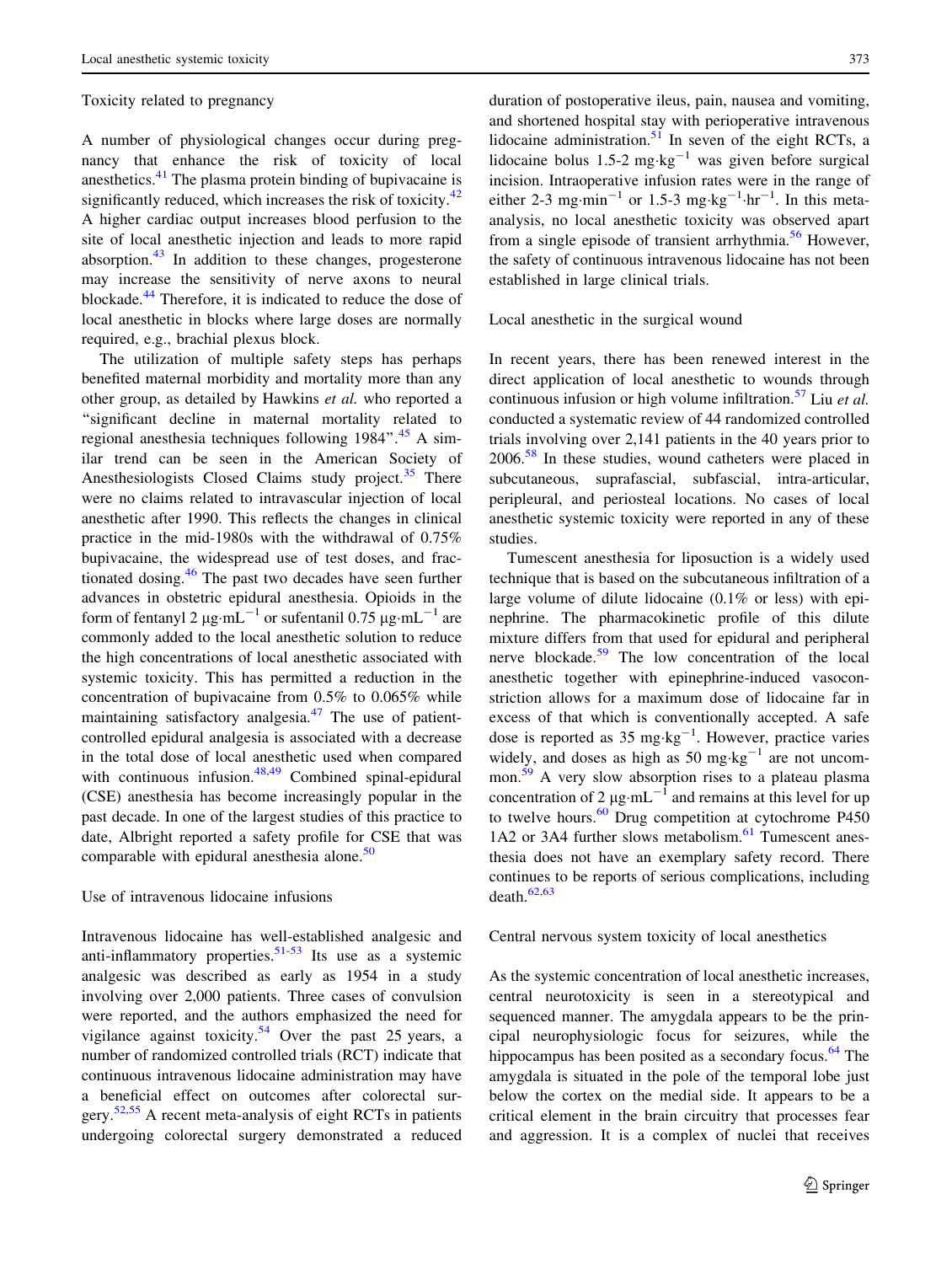afferents from a large variety of sources, including the neocortex in all lobes of the brain as well as the hippocampus. Ultimately, information from all sensory systems feeds into the amygdala.<sup>[65](#page-11-0)</sup>

The central toxic response is related specifically to plasma concentrations of local anesthetic in the central nervous system (CNS) and their effect on the complex interplay between excitatory and inhibitory pathways that facilitate neurotransmission. Initially, there is a generalized excitatory phase as manifest by seizure activity. This initial phase appears to be the result of blocking inhibitory pathways in the amygdala, which allows excitatory neurons to function unopposed. The gaba-amino butyric acid (GABA)-gated chloride channel may well be an initial target of local anesthetics. $65$  Interestingly, distinct ligand binding sites exist on the GABA<sub>A</sub> receptor for benzodiazepines and barbiturates whose actions result in an enhanced inhibitory  $Cl^-$  current and a reversal or termination of seizure activity (Figure 4). Historically, Tatum, Atkinson, and Collins established this fact as early as 1925 by demonstrating that the prophylactic administration of barbiturates to a dog increased its tolerance fourfold in response to a toxic dose of local anesthetic. $66$  These investigators also identified that seizures related to local anesthetic toxicity are completely controlled by barbiturate injection, and the likelihood of recovery is inversely proportional to the duration of the seizure.

Early clinical signs that herald CNS toxicity include light-headedness, dizziness, blurred vision, and tinnitus. With increasing plasma concentrations, muscle twitching and tremors involving facial musculature and distal parts of



Fig. 4 The binding of benzodiazepines and barbiturates to the GABA<sub>A</sub> receptor. Distinct ligand binding sites exist on the GABA<sub>A</sub> receptor for benzodiazepines and barbiturates whose actions result in an enhanced inhibitory  $Cl^-$  current and a reversal or termination of local anesthetic-induced seizure activity

the extremities are often observed. As blood and brain levels of local anesthetic concentration increase, general-ized tonic-clonic reactions occur.<sup>[67](#page-11-0)</sup>

When plasma concentrations of local anesthetic in the CNS increase further, both inhibitory and excitatory pathways (being more resistant to the effects of local anesthetic toxicity) are inhibited, which leads to CNS depression, reduced levels of consciousness, and eventually coma.

# Cardiac toxicity of local anesthetics

Most commonly attributed to excessively high or rapidly increasing plasma concentrations, cardiotoxicity also follows a biphasic pathway. At lower concentrations, sympathetic nervous system activation during the CNS excitatory phase can lead to hypertension and tachycardia. This may conceal the direct myocardial depressant effects occurring at higher concentrations epitomized by ventricular arrhythmias, myocardial conduction delays, and profound contractile dysfunction ultimately leading to cardiovascular collapse.<sup>[68](#page-11-0)</sup>

For obvious ethical reasons, most available information on cardiac toxicity is from animal studies and case reports. The principal mechanism of cardiac toxicity relates to the blockade of myocardial voltage-dependent sodium channels, which leads to an increase in the PR interval and QRS duration provoking a dose-dependent prolongation of conduction time and eventual depression of spontaneous pacemaker activity. Persistent sodium channel blockade predisposes to re-entrant arrhythmias. These electrophysiological effects are compounded by a direct negative inotropic effect of local anesthetic drugs. Blockade of potassium and calcium channels may also contribute to cardiotoxicity, signifying up to three sites of action.<sup>[69](#page-11-0)</sup> When comparing lidocaine with bupivacaine in guinea pig ventricular muscle, Clarkson and Hondeghem developed the concept that lidocaine blocks sodium channels in a "fast-in fast-out" fashion, whereas bupivacaine blocks these channels in either a ''slow-in slow-out'' manner in low concentrations or a "fast-in slow-out" manner at higher concentrations.<sup>[70](#page-11-0)</sup> On the other hand, ropivacaine has been shown to block sodium channels in a ''fast-in medium-out" fashion. $1\text{ n}$  In fact, the dissociation constant (between ligand and receptor) for bupivacaine is almost ten times longer than that of lidocaine, resulting in a prolonged and near irreversible cardiac depressant effect. $\frac{70}{10}$  $\frac{70}{10}$  $\frac{70}{10}$  Moreover, the dissociation constants for the  $R(+)$  and  $S(-)$  bupivacaine enantiomers demonstrate that the dextrorotatory isomer is seven times more potent in blocking the potas-sium channel than the levorotatory isomer.<sup>[72](#page-11-0)</sup> There is a positive correlation between local anesthetic lipid solubility and inhibition of cardiac contractility, further evidence for the clinically relevant finding that ropivacaine is less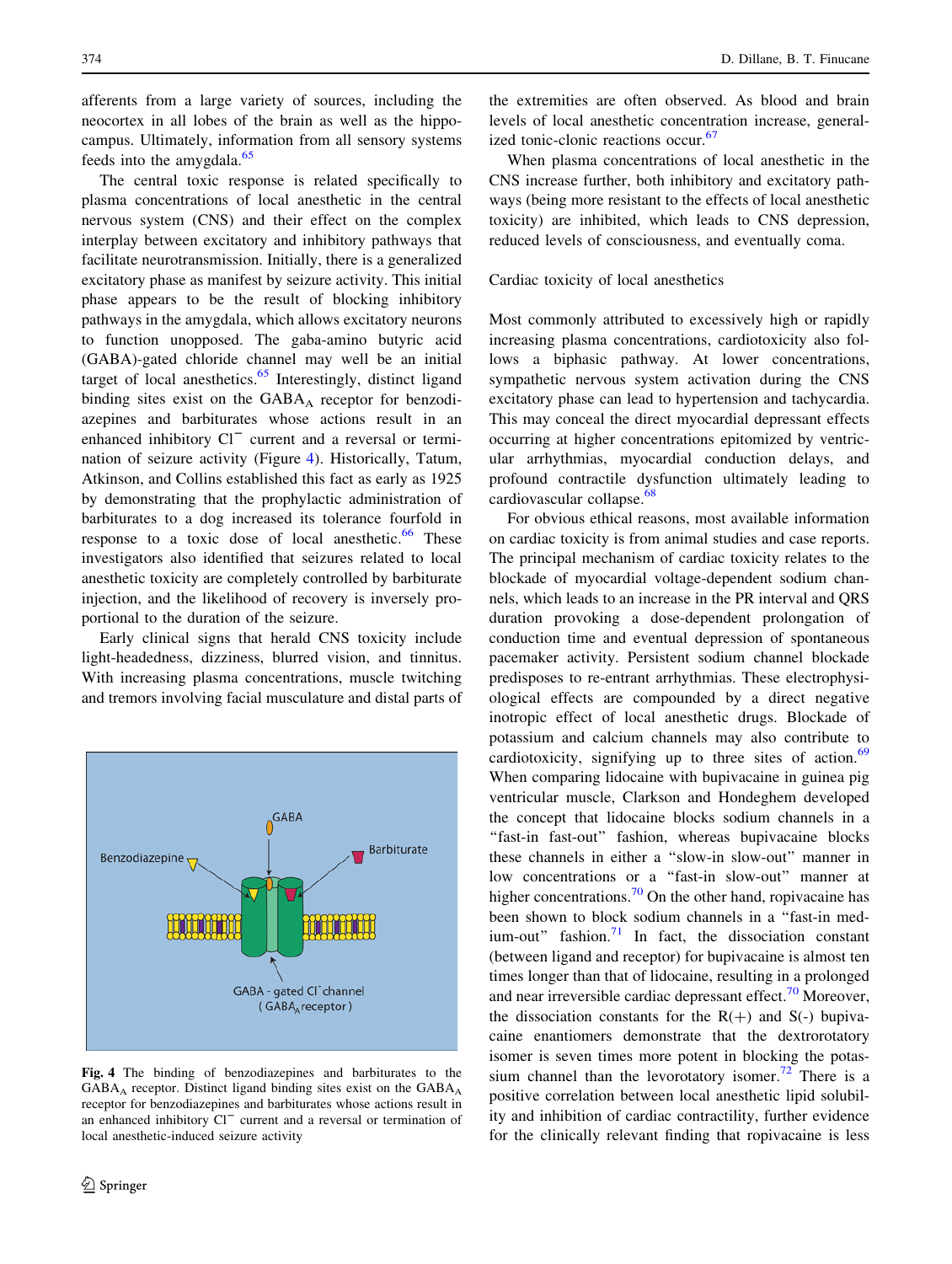toxic than levobupivacaine, which, in turn, is less toxic than racemic bupivacaine.

#### Toxicity of ropivacaine and levobupivacaine

Animal studies have demonstrated that both levobupivacaine and ropivacaine have less potential for both cardiotoxicity<sup>[73,74](#page-11-0)</sup> and cerebral toxicity.<sup>[75](#page-11-0)</sup> It is difficult to compare and extrapolate the results of animal studies to the clinical environment, but a few clinical studies do exist. In human volunteer studies, both ropivacaine and levobupivacaine require doses that are 10-25% larger than doses of racemic bupivacaine before signs of cerebral toxicity occur.<sup>[76](#page-11-0), [77](#page-11-0)</sup> Several case reports on unintentional intravascular injection of either levobupivacaine or ropivacaine describe complete recovery, and all cases were preceded by cerebral toxicity.[78](#page-11-0)-[82](#page-11-0)

If ropivacaine and levobupivacaine are indeed the safest of currently available local anesthetics, it would be important to compare and contrast their toxicity profiles. Animal models of local anesthetic toxicity $83,84$  suggest that the systemic toxicity of levobupivacaine is intermediate, i.e., between that of bupivacaine and ropivacaine. The superior safety profile of ropivacaine may be related to its reduced potency or, as suggested by Groban et al., <sup>[84](#page-11-0)</sup> ropivacaine-induced myocardial depression may be suppressed because of intrinsic vasoconstrictor properties.

#### Prevention of local anesthetic toxicity

When the potential severity and refractory nature of local anesthetic toxicity is being considered, it is perhaps best to employ a cautious and preventive approach. As most systemic toxic reactions to local anesthetics occur as a result of unintended intravascular injection, it is important to take steps that minimize the risk of this occurrence. The importance of patient monitoring is often overlooked but impossible to overemphasize. While oxygen therapy remains a prerequisite, all patients undergoing a regional anesthesia technique should have electrocardiography, blood pressure monitoring, and pulse oximetry. This is especially important when regional anesthesia is practiced in so-called ''block rooms'' outside the immediate operating room environment.

Despite the relative safety of the long-acting single enantiomer local anesthetics, many practitioners have an allegiance to bupivacaine. In a recent survey of 135 academic anesthesiology departments by Corcoran et al., 55% vs 43% of respondents reported a preference for bupivacaine over ropivacaine for the long-acting local anesthetic of choice for peripheral nerve blockade.<sup>[85](#page-11-0)</sup> Factors other than safety, such as perceived quality and duration of nerve blockade, may influence choice of local anesthetic. Much controversy surrounds the true equipotency ratio between the three long-acting agents. Results from a number of animal studies and clinical observation would suggest a rank order of potency of ropivacaine \ levobupivacaine  $\lt$  bupivacaine.<sup>[17](#page-10-0)</sup>

What constitutes a safe dose of local anesthetic? Recommendations for maximal doses based on patient weight are widely available. $86,87$  These recommendations have been extrapolated largely from animal research, clinical case reports, and measured blood concentrations during routine clinical use. It is wise to adhere to these recommendations when using potent local anesthetic drugs such as bupivacaine and ropivacaine. Maximal recommended doses have their limitations. Differential absorption from injection site leads to a large variation in peak plasma concentrations. The highest plasma concentration of local anesthetic is observed after intercostal block followed by epidural and brachial plexus block. $41$  These recommendations have been developed for the normal non-intravascular injection of local anesthetic and, therefore, do not apply during unintended intravascular injection.

The introduction and widespread use of ultrasoundguided regional anesthesia may be as important for local anesthetic systemic toxicity as the pharmacological advances of previous decades. For the first time in the century-old practice of regional anesthesia, it is now possible to visualize the target neural structure in addition to potential vascular hazards. This may allow for the more accurate deposition of smaller volumes of local anesthetic.[88](#page-11-0)-[91](#page-11-0) In addition, slow injection allows for direct visualization of the spread of local anesthetic solution, which ensures increased confidence in exact localization.

Particular care is required when using nerve stimulationguided regional techniques without the aid of ultrasound. There is a tendency to inject local anesthetic solution more rapidly under these circumstances to achieve maximal local anesthetic deposition at the correct location. Incremental administration of local anesthetic with ongoing patient assessment for signs of toxicity is very important. Additionally, the value of frequent aspiration for blood cannot be overstated. The dose of local anesthetic should be determined according to the patient's lean body mass and modified according to American Society of Anesthesiologists physical status. Careful use of sedation helps to ensure patient cooperation and comfort. Adding a cardiovascular marker to the local anesthetic solution (epinephrine 1:200, 000 or 1:400, 000) provides an additional safety measure. In addition to alerting the practitioner to the possibility of an intravascular injection, epinephrine decreases peak plasma concentration (C-max) of local anesthetic; it delays the time to peak plasma concentration (T-max) and decreases the bioavailability of the rapid absorption phase, all of which serve to reduce local anesthetic toxicity.  $92$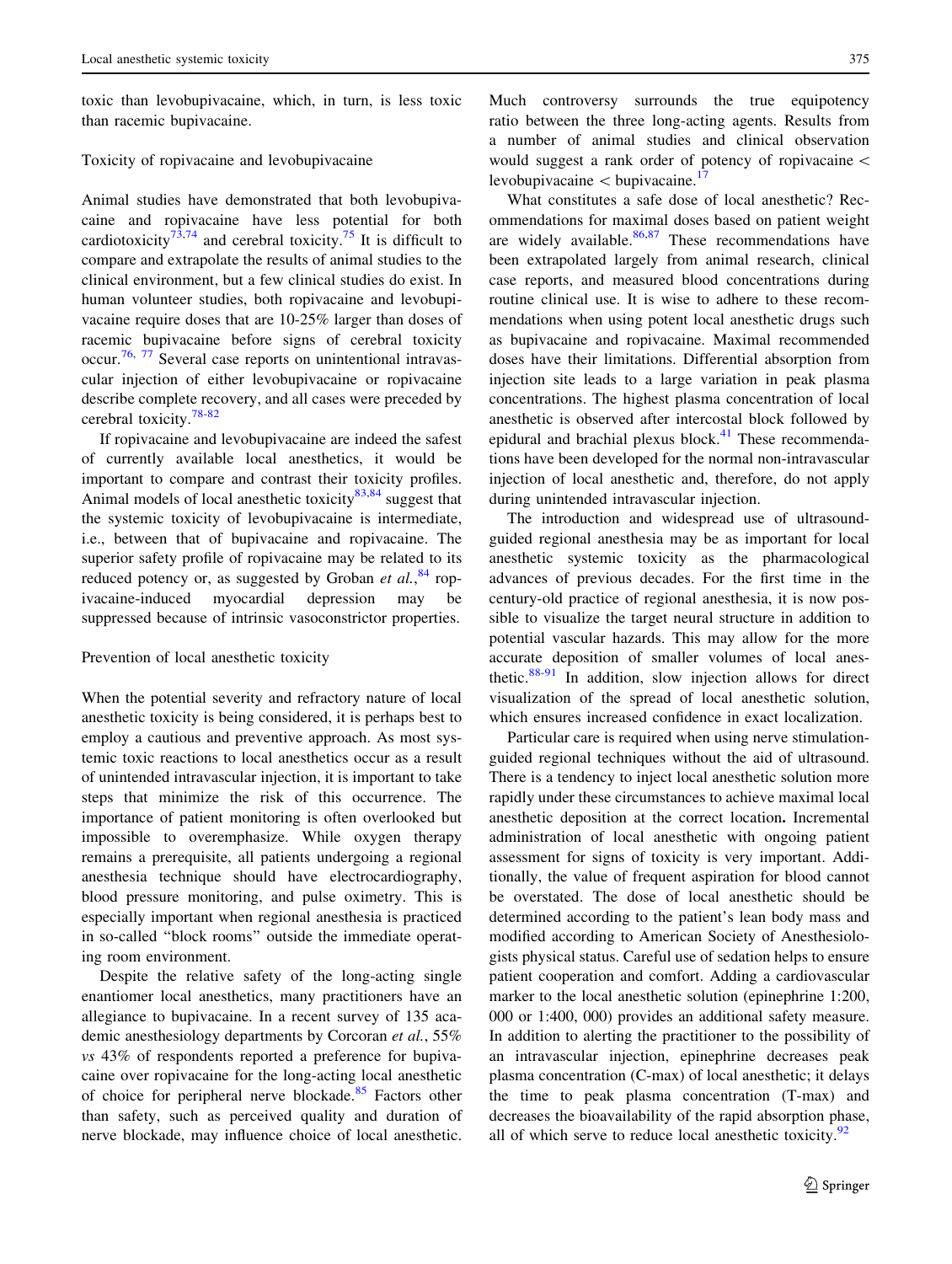#### Treatment of local anesthetic toxicity

Immediate intervention at the earliest sign of local anesthetic toxicity is of paramount importance and improves the chances of successful treatment.<sup>[93](#page-11-0)</sup> Management involves general supportive measures involving Advanced Life Support Guidelines (ACLS) and specific measures directed at local anesthetic toxicity (Figure  $5$ ).<sup>[94](#page-11-0)</sup> Since hypercapnia, hypoxia, and acidosis enhance the toxic effects of bupivacaine,  $95$  there must be no delay in airway management, administration of 100% oxygen, or seizure control. Convulsions may be treated with small doses of thiopentone, propofol, or a benzodiazepine. A neuromuscular blocking agent should be administered without hesitation to enable optimal airway control. Propofol may benefit treatment in early local anesthetic toxicity through a number of independent mechanisms,  $96,97$  including seizure suppression and antioxidant properties that may improve recovery from tissue hypoxia. However, propofol is a cardiodepressant, and its use is not advisable when there are signs of cardiac instability.

Recent literature describing experimental animal studies and clinical case reports suggest that lipid emulsion is effective in the reversal of local anesthetic toxicity. Intralipid® 20% is a United States Food and Drug Administration (FDA)-approved hyperalimentation source comprised of soybean oil, glycerol, and egg phospholipids. The mechanism of action of lipid emulsion in the reversal of local anesthetic toxicity has not been fully elucidated. It

may act as a circulating lipid sink extracting lipophilic local anesthetic from plasma or tissues. $98$  An alternative proposed mechanism is the reversal of local anesthetic inhibition of myocardial fatty acid oxidation, thereby restoring myocardial adenosine triphosphate (ATP) sup-ply.<sup>[99](#page-12-0)</sup> Weinberg *et al.* conducted the original research involving the successful resuscitation of rats in which cardiovascular collapse was induced with intravenous bupivacaine.<sup>[100](#page-12-0)</sup> These findings were successfully repeated in a canine model of bupivacaine toxicity. $\frac{98}{8}$  $\frac{98}{8}$  $\frac{98}{8}$  It would take a further eight years after publication of the original animal studies before the first clinical case report of the successful use of lipid emulsion appeared in the literature.<sup>[101](#page-12-0)</sup> This involved a prolonged cardiac arrest following placement of an interscalene block with bupivacaine and mepivacaine. There have been a number of subsequent reports describing the successful resuscitation of toxicity due to bupivacaine, either as the sole agent<sup>[102](#page-12-0)</sup> or when used in combination with ropivacaine $103$  and mepivacaine.<sup>104</sup> It has also been used successfully in the treatment of toxicity due to ropivacaine, $105$  levobupivacaine, $106$  and mepivacaine, $107$  when each was used as the sole agent and in the treatment of toxicity due to a combination of lidocaine and ropiva-caine.<sup>[108](#page-12-0)</sup> Interestingly, only one of the multitude of case reports to date describes the use of an ultrasound-guided technique, $109$  and there is no indication in this report that extravascular spread of local anesthetic was observed.

For the treatment of local anesthetic toxicity, Intralipid 20% should be administered as a bolus of 1.5 mL·kg<sup>-1</sup> iv



Fig. 5 Algorithm for the management of local anesthetic systemic toxicity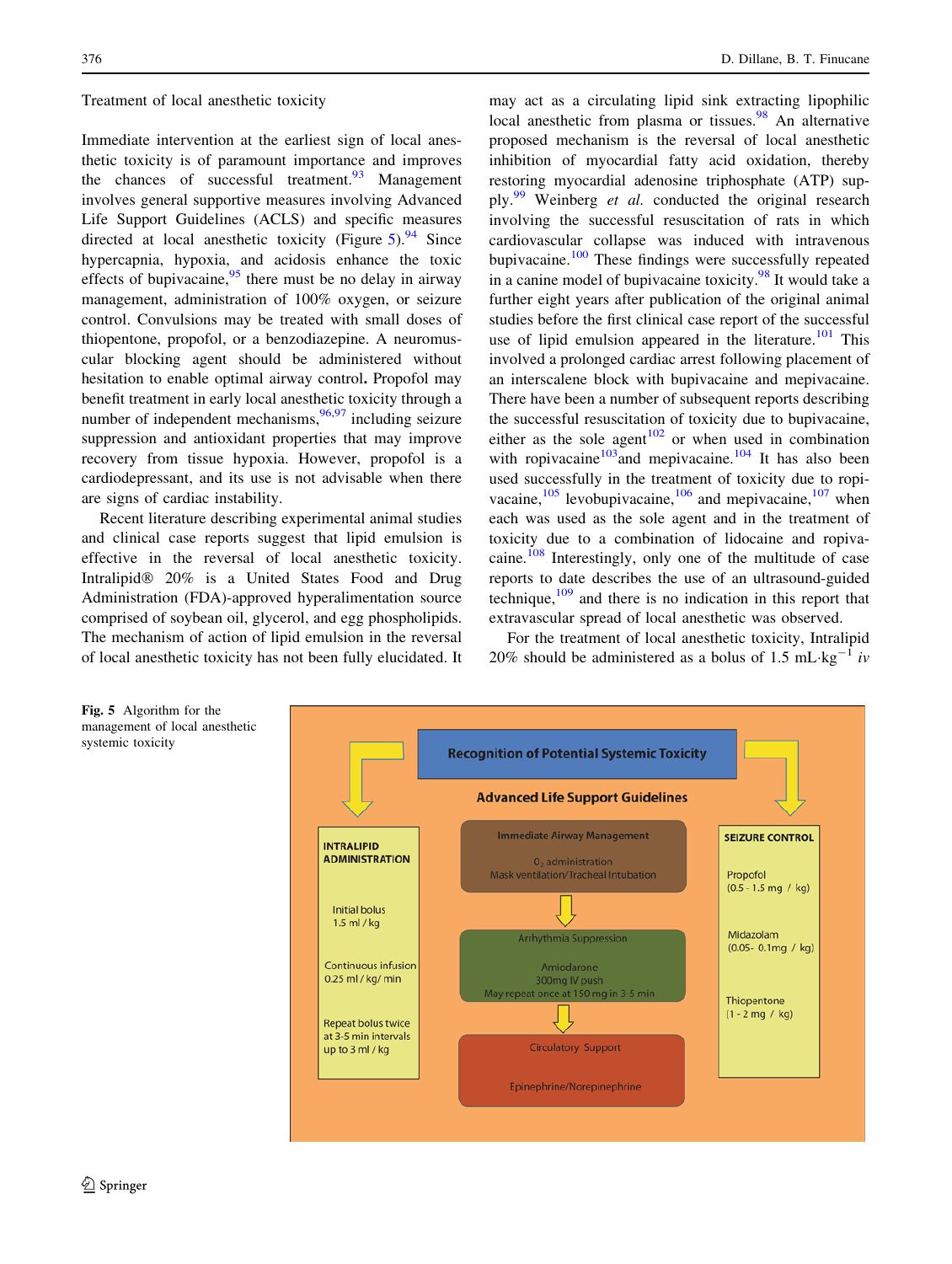<span id="page-9-0"></span>over one minute followed immediately by an infusion at a rate of 0.25 mL·kg<sup>-1</sup>·min<sup>-1</sup>.<sup>[110](#page-12-0)</sup> It is important that chest compressions continue to allow the lipid to circulate. The bolus may be repeated every three to five minutes up to a total of 3 mL $\text{kg}^{-1}$ . The infusion may be continued until hemodynamic stability is restored. The infusion rate may be increased to  $0.5 \text{ mL} \cdot \text{kg}^{-1} \cdot \text{min}^{-1}$  if the blood pressure declines.

Despite the paucity of information regarding the use of lipid emulsion for this indication, in light of the current evidence, it would appear prudent to ensure immediate availability in areas where regional anesthesia is performed. It is appropriate to administer lipid emulsion to patients in cardiac arrest due to local anesthetic toxicity when they are being resuscitated following current ACLS guidelines. In an attempt to preempt cardiac toxicity, it may be equally justifiable to administer lipid emulsion to patients displaying overt neurologic toxicity.

In the past, animal studies have demonstrated the value of vasopressor agents in improving outcome, particularly epinephrine and norepinephrine. $111$  However, epinephrine may worsen local anesthetic-induced arrhythmias.<sup>[111](#page-12-0),[112](#page-12-0)</sup> Recent animal studies have demonstrated a superior hemodynamic and metabolic recovery from bupivacaineinduced cardiac arrest when lipid infusion is compared to epinephrine  $\frac{113,114}{ }$  $\frac{113,114}{ }$  $\frac{113,114}{ }$  and vasopressin.<sup>[115](#page-12-0)</sup>

Even though ACLS guidelines now support the use of vasopressin (40 U in a single intravenous dose) in addition to epinephrine during cardiopulmonary resuscitation, the authors do not recommend its use in local anesthetic-induced toxicity. The efficacy and safety of vasopressin in cardiac arrest is controversial, while laboratory data and human trials fail to provide conclusive evidence.<sup>[115](#page-12-0)</sup> Amiodarone, a primary drug in the ACLS arrhythmia treatment algorithm, should be considered the treatment of choice for serious ventricular arrhythmias induced by potent local anesthetic agents, and it appears to be widely accepted as the first line therapy.<sup>[85](#page-11-0)</sup> It has a complex spectrum of electrophysiological effects, including the inhibition of outward potassium channels that prolong repolarization and an anti-adrenergic effect that is independent of and additive to that of  $\beta$ -blockers. Calcium channel blockers are contraindicated due to the additive myocardial depressant effect when used in combination with bupivacaine.  $94$  Phenytoin increases anesthetic toxicity  $116$  and use of bretylium is no longer supported.

# **Conclusions**

The development of regional anesthesia over the past century has followed some of the most innovative discoveries in the history of medicine. There has been a considerable groundswell of enthusiasm amongst anesthesiologists in recent years to use regional techniques in order to moderate sympathoadrenal stimulation during surgery and to improve postoperative analgesia. The use of portable ultrasonography to guide placement of needles and catheters has become increasingly popular and has generated renewed interest in regional anesthesia. Despite considerable progress, fundamental elements of the practice of regional anesthesia require further scientific justification. Doses of local anesthetics should be site specific and should be modified according to patient age, physiology, and disease-related influences. The greater safety profile of the single enantiomer agents, particularly ropivacaine, is evident. Signs of local anesthetic toxicity must be recognized at the earliest possible stage in order to provide appropriate and effective treatment and to minimize complications. Slow incremental injection of local anesthetic, frequent aspiration, and addition of epinephrine as a cardiovascular marker are recommended to prevent intravascular injection. Lipid emulsion therapy has gained acceptance as an effective treatment for local anesthetic toxicity, and it should be available in all areas where regional anesthesia is practiced.

Acknowledgement The authors thank Ms Lucy L Zhang for assistance with the illustrations.

Competing interests None declared.

#### References

- 1. Mulroy MF. Systemic toxicity and cardiotoxicity from local anesthetics: incidence and preventive measures. Reg Anesth Pain Med 2002; 27: 556-61.
- 2. Fink BR. Leaves and needles: the introduction of surgical local anesthesia. Anesthesiology 1985; 63: 77-83.
- 3. Anonymous . Cocaine. Br Med J 1979; 1: 971-2.
- 4. Link WJ. Alfred Einhorn, Sc D: Inventor of novocaine. Dent Radiog Photog 1959; 32: 20.
- 5. Lucius, Bruning, inventors; Verfahren zur Darstellung von p-Aminobenzoesaurealkaminestern 1904 November 27.
- 6. Guptill AF. Novocain as a skin irritant. Dent Cosmos 1920; 62: 1460-1.
- 7. Lofgren NL. Studies on local anesthetics: II Svenks Kem Tidskr 1946; 58: 206-17.
- 8. Af Ekenstam B, Egner B, Pettersson G. Local anaesthetics: I. N-alkyl pyrrolidine and N-alkyl piperidine carboxylic acid amides. Acta Chem Scand 1957; 11: 1183-90.
- 9. Moore DC, Bridenbaugh LD, Thompson GE, Balfour RI, Horton WG. Bupivacaine: a review of 11, 080 cases. Anesth Analg 1978; 57: 42-53.
- 10. Albright GA. Cardiac arrest following regional anesthesia with etidocaine or bupivacaine. Anesthesiology 1979; 51: 285-7.
- 11. Reiz S, Nath S. Cardiotoxicity of local anaesthetic agents. Br J Anaesth 1986; 58: 736-46.
- 12. Marx GF. Cardiotoxicity of local anesthetics–the plot thickens. Anesthesiology 1984; 60: 3-5.
- 13. Writer WD, Davies JM, Strunin L. Trial by media: the bupivacaine story. Can Anaesth Soc J 1984; 31: 1-4.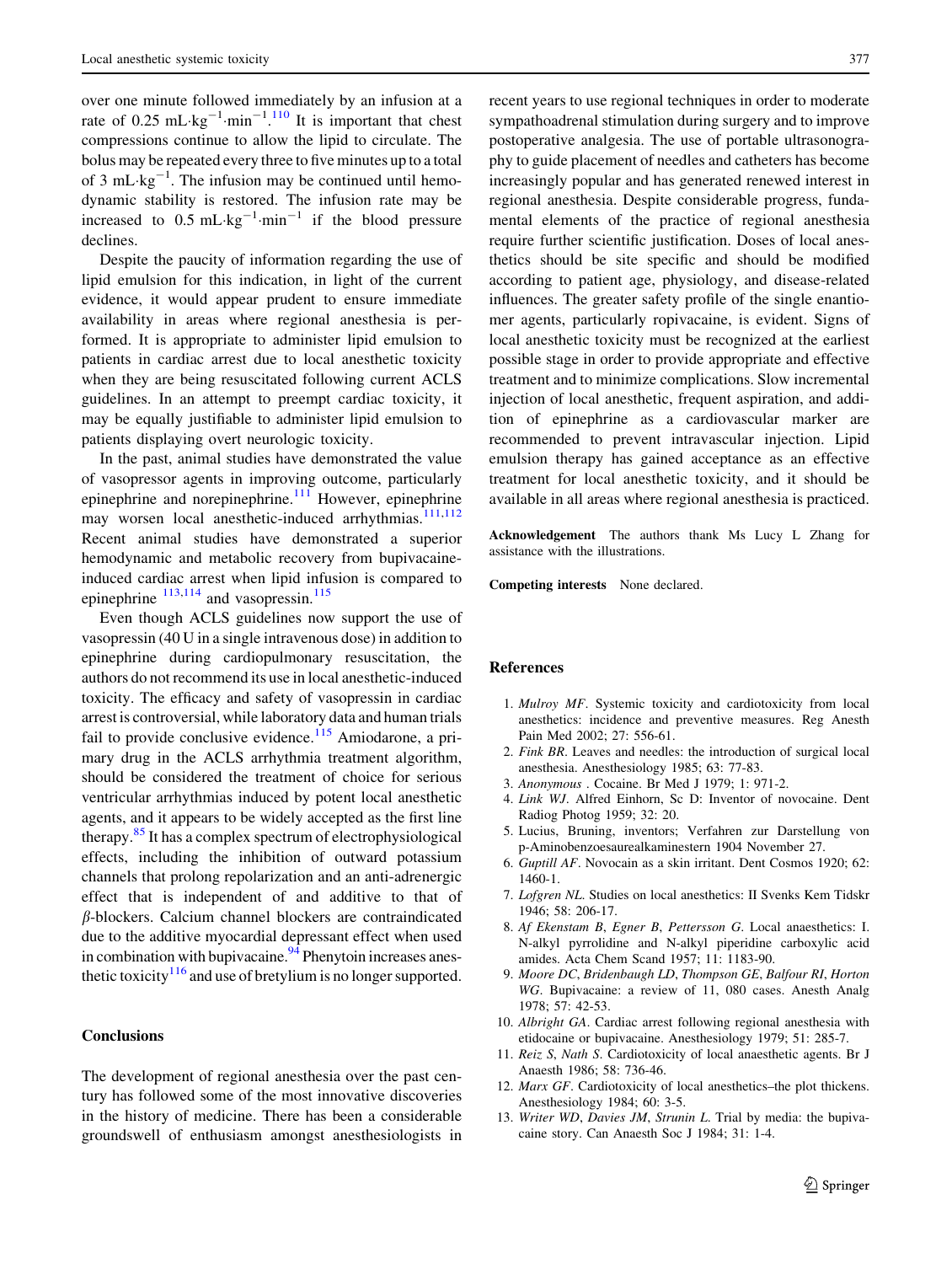- <span id="page-10-0"></span>14. Heath ML. Bupivicaine toxicity and bier blocks. Anesthesiology 1983; 59: 481.
- 15. Rousso M, Wexler MR, Weinberg H, Magora F. Regional anesthesia for hand surgery. Prog Surg 1979; 16: 44-52.
- 16. Heath ML. Deaths after intravenous regional anaesthesia. Br Med J (Clin Res Ed) 1982; 285: 913-4.
- 17. Casati A, Putzu M. Bupivacaine, levobupivacaine and ropivacaine: are they clinically different? Best Pract Res Clin Anaesthesiol 2005; 19: 247-68.
- 18. Aberg G. Toxicological and local anaesthetic effects of optically active isomers of two local anaesthetic compounds. Acta Pharmacol Toxicol (Copenh) 1972; 31: 273-86.
- 19. Berde C. Local anesthetics in infants and children: an update. Paediatr Anaesth 2004; 14: 387-93.
- 20. Arthur GR. Pharmacokinetics of local anesthetics. Handbook Exp Pharmacol 1987; 81: 165-86.
- 21. Rosenberg PH, Veering BT, Urmey WF. Maximum recommended doses of local anesthetics: a multifactorial concept. Reg Anesth Pain Med 2004; 29: 564-75. discussion 524.
- 22. Wald-Oboussier G, Viell B, Biscoping J. The action of bupivacaine-HCl following supraclavicular plexus block in patients with chronic kidney insufficiency (German). Reg Anaesth 1988; 11: 65-70.
- 23. Pere P, Salonen M, Jokinen M, Rosenberg PH, Neuvonen PJ, Haasio J. Pharmacokinetics of ropivacaine in uremic and nonuremic patients after axillary brachial plexus block. Anesth Analg 2003; 96: 563-9.
- 24. Svensson CK, Woodruff MN, Baxter JG, Lalka D. Free drug concentration monitoring in clinical practice. Rationale and current status. Clin Pharmacokinet 1986; 11: 450-69.
- 25. Ross AK, Eck JB, Tobias JD. Pediatric regional anesthesia: beyond the caudal. Anesth Analg 2000; 91: 16-26.
- 26. Mazoit JX, Lonnqvist PA. Local anesthetics and their adjuncts. In: Bingham R, Lloyd-Thomas A, Sury M, editors. Hatch and Sumner's Textbook of Paediatric Anaesthesia. 3rd ed. : Arnold; 2007. p. 211-25.
- 27. Dalens BJ, Mazoit JX. Adverse effects of regional anaesthesia in children. Drug Saf 1998; 19: 251-68.
- 28. Luz G, Innerhofer P, Bachmann B, Frischhut B, Menardi G, Benzer A. Bupivacaine plasma concentrations during continuous epidural anesthesia in infants and children. Anesth Analg 1996; 82: 231-4.
- 29. Mazoit JX. Pharmacology of local anesthetics. In: Bissonnette B, Dalens B, editors. Pediatric Anesthesia: Principles and Practice. 1st ed. : McGraw-Hill; 2002. p. 302-37.
- 30. Mazoit JX, Baujard C. Paediatric caudal and epidural analgesia. Curr Opin Anaesthesiol 2002; 155: 533-6.
- 31. Lonnqvist PA, Westrin P, Larsson BA, et al. Ropivacaine pharmacokinetics after caudal block in 1–8 year old children. Br J Anaesth 2000; 85: 506-11.
- 32. Polaner D, Suresh S, Cote C. Pediatric regional anesthesia. In: Cote CJ, Todres D, Ryan JF, Goudsouzian NG, editors. A Practice of Anesthesia For Infants and Children. : W.B. Saunders Company; 2001. p. 636-73.
- 33. Ramamurthi R, Krane E. Local anesthetic pharmacology in pediatric anesthesia. Techniques in Regional Anesthesia and Pain Management 2007; 4: 229-34.
- 34. Berde CB. Convulsions associated with pediatric regional anesthesia. Anesth Analg 1992; 75: 164-6.
- 35. Giaufre E, Dalens B, Gombert A. Epidemiology and morbidity of regional anesthesia in children: a one-year prospective survey of the French-Language Society of Pediatric Anesthesiologists. Anesth Analg 1996; 83: 904-12.
- 36. Bosenberg AT. Epidural analgesia for major neonatal surgery. Paediatr Anaesth 1998; 8: 479-83.
- 37. Wood CE, Goresky GV, Klassen KA, Kuwahara B, Neil SG. Complications of continuous epidural infusions for postoperative analgesia in children. Can J Anesth 1994; 41: 613-20.
- 38. Peutrell JM, Hughes DG. A grand mal convulsion in a child in association with a continuous epidural infusion of bupivacaine. Anaesthesia 1995; 50: 563-4.
- 39. Dalens B, Hasnaoui A. Caudal anesthesia in pediatric surgery: success rate and adverse effects in 750 consecutive patients. Anesth Analg 1989; 68: 83-9.
- 40. Veyckemans F, Van Obbergh LJ, Gouverneur JM. Lessons from 1100 pediatric caudal blocks in a teaching hospital. Reg Anesth 1992; 17: 119-25.
- 41. Rosenberg PH, Veering BT, Urmey WF. Maximum recommended doses of local anesthetics: a multifactorial concept. Reg Anesth Pain Med 2004; 29: 564-75.
- 42. Santos AC, Pederson H, Harmon TW, et al. Does pregnancy alter the systemic toxicity of local anesthetics? Anesthesiology 1989; 70: 991-5.
- 43. Pihlajamaki K, Kanto J, Lindberg R, Karanko M, Kiiholma P. Extradural administration of bupivacaine: pharmacokinetics and metabolism in pregnant and non-pregnant women. Br J Anaesth 1990; 64: 556-62.
- 44. Butterworth JF 4th, Walker FO, Lysak SZ. Pregnancy increases median nerve susceptibility to lidocaine. Anesthesiology 1990; 72: 962-5.
- 45. Hawkins JL, Koonin LM, Palmer SK, Gibbs CP. Anesthesiarelated deaths during obstetric delivery in the United States, 1979–1990. Anesthesiology 1997; 86: 277-84.
- 46. D'Angelo R. Anesthesia-related maternal mortality: a pat on the back or a call to arms? Anesthesiology 2007; 106: 1082-4.
- 47. Chestnut DH, Owen CL, Bates JN, Ostman LG, Choi WW, Geiger MW. Continuous infusion epidural analgesia during labor: a randomized, double-blind comparison of 0.0625% bupivacaine/0.0002% fentanyl versus 0.125% bupivacaine. Anesthesiology 1988; 68: 754-9.
- 48. Ferrante FM, Rosinia FA, Gordon C, Datta S. The role of continuous background infusions in patient-controlled epidural analgesia for labor and delivery. Anesth Analg 1994; 79: 80-4.
- 49. Lysak SZ, Eisenach JC, Dobson CE 2nd. Patient-controlled epidural analgesia during labor: a comparison of three solutions with a continuous infusion control. Anesthesiology 1990; 72: 44-9.
- 50. Albright GA, Forster RM. The safety and efficacy of combined spinal and epidural analgesia/anesthesia (6, 002 blocks) in a community hospital. Reg Anesth Pain Med 1999; 24: 117-25.
- 51. Marret E, Rolin M, Beaussier M, Bonnet F. Meta-analysis of intravenous lidocaine and postoperative recovery after abdominal surgery. Br J Surg 2008; 95: 1331-8.
- 52. Herroeder S, Pecher S, Schonherr ME, et al. Systemic lidocaine shortens length of hospital stay after colorectal surgery: a double-blinded, randomized, placebo-controlled trial. Ann Surg 2007; 246: 192-200.
- 53. Hollmann MW, Durieux ME. Local anesthetics and the inflammatory response: a new therapeutic indication? Anesthesiology 2000; 93: 858-75.
- 54. De Clive-Lowe SG, Gray PW, North J. Succinyldicholine and lignocaine by continuous intravenous drip; report of 1000 administrations. Anaesthesia 1954; 9: 96-104.
- 55. Kaba A, Laurent SR, Detroz BJ, et al. Intravenous lidocaine infusion facilitates acute rehabilitation after laparoscopic colectomy. Anesthesiology 2007; 106: 11-8. discussion 5-6.
- 56. Wu CT, Borel CO, Lee MS, et al. The interaction effect of perioperative cotreatment with dextromethorphan and intravenous lidocaine on pain relief and recovery of bowel function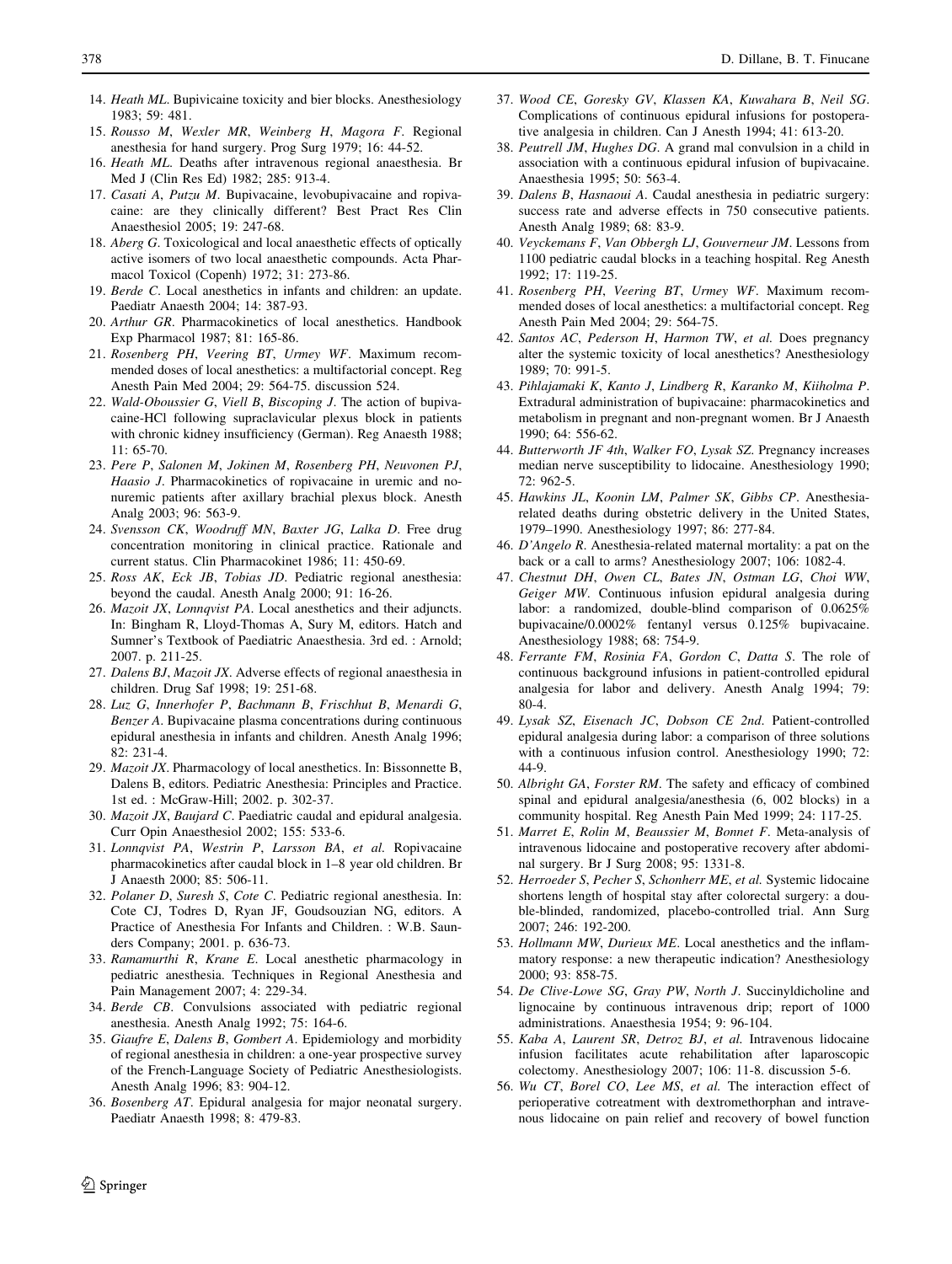<span id="page-11-0"></span>after laparoscopic cholecystectomy. Anesth Analg 2005; 100: 448-53.

- 57. Kehlet H, Kristensen BB. Local anesthetics in the surgical wound–is the pendulum swinging toward increased use? Reg Anesth Pain Med 2009; 34: 389-90.
- 58. Liu SS, Richman JM, Thirlby RC, Wu CL. Efficacy of continuous wound catheters delivering local anesthetic for postoperative analgesia: a quantitative and qualitative systematic review of randomized controlled trials. J Am Coll Surg 2006; 203: 914-32.
- 59. de Jong RH. ''Tumescent anesthesia'' for office-based liposuction. Anesth Analg 2005; 100: 299; author reply: 300.
- 60. Klein JA. The tumescent technique for liposuction surgery. Am J Cosmet Surg 1987; 4: 263-7.
- 61. Habbema L. Safety of liposuction using exclusively tumescent local anesthesia in 3, 240 consecutive cases. Dermatol Surg 2009; 35: 1728-35.
- 62. Lehnhardt M, Homann HH, Daigeler A, Hauser J, Palka P, Steinau HU. Major and lethal complications of liposuction: a review of 72 cases in Germany between 1998 and 2002. Plast Reconstr Surg 2008; 121: 396e-403e.
- 63. Platt MS, Kohler LJ, Ruiz R, Cohle SD, Ravichandran P. Deaths associated with liposuction: case reports and review of the literature. J Forensic Sci 2002; 47: 205-7.
- 64. Garfield JM, Gugino L. Central effects of local anesthetic agents. In: Strichartz G, editor. Local Anesthetics. New York: Springer-Verlag; 1987. p. 253-84.
- 65. Bear MF, Connors BW, Paradiso MA. Brain Mechanisms of Emotion. Neuroscience Exploring the Brain. Philadelphia: Lippincott Williams & Wilkins; 2007. p. 572.
- 66. Tatum AL, Collins KH. Acute cocaine poisoning, its prophylaxis and treatment in laboratory animals. J Pharmacol Exp Ther 1925; 26: 325-35.
- 67. Covino B. Pharmacology of local anesthetic agents. In: Rogers MC, Tinker JH, Covino BG, editors. Principles and Practice of Anesthesiology. St Louis: Mosby; 1993. p. 1235-57.
- 68. Brown D. Local anesthetic toxicity. In: Finucane BT, editor. Complications of Regional Anesthesia. New York: Springer; 2007. p. 61-73.
- 69. Gristwood RW, Greaves JL. Levobupivacaine: a new safer long acting local anaesthetic agent. Expert Opin Investig Drugs 1999; 8: 861-76.
- 70. Clarkson CW, Hondeghem LM. Mechanism for bupivacaine depression of cardiac conduction: fast block of sodium channels during the action potential with slow recovery from block during diastole. Anesthesiology 1985; 62: 396-405.
- 71. Veering BT. Complications and local anaesthetic toxicity in regional anaesthesia. Curr Opin Anaesthesiol 2003; 16: 455-9.
- 72. Valenzuela C, Delpon E, Tamkun MM, Tamargo J, Snyders DJ. Stereoselective block of a human cardiac potassium channel (Kv1.5) by bupivacaine enantiomers. Biophys J 1995; 69: 418-27.
- 73. Huang YF, Pryor ME, Mather LE, Veering BT. Cardiovascular and central nervous system effects of intravenous levobupivacaine and bupivacaine in sheep. Anesth Analg 1998; 86: 797- 804.
- 74. Denson DD, Behbehani MM, Gregg RV. Enantiomer-specific effects of an intravenously administered arrhythmogenic dose of bupivacaine on neurons of the nucleus tractus solitarius and the cardiovascular system in the anesthetized rat. Reg Anesth 1992; 17: 311-6.
- 75. Groban L. Central nervous system and cardiac effects from long-acting amide local anesthetic toxicity in the intact animal model. Reg Anesth Pain Med 2003; 28: 3-11.
- 76. Scott DB, Lee A, Fagan D, Bowler GM, Bloomfield P, Lundh R. Acute toxicity of ropivacaine compared with that of bupivacaine. Anesth Analg 1989; 69: 563-9.
- 77. Knudsen K, Beckman Suurkula M, Blomberg S, Sjovall J, Edvardsson N. Central nervous and cardiovascular effects of i.v. infusions of ropivacaine, bupivacaine and placebo in volunteers. Br J Anaesth 1997; 78: 507-14.
- 78. Kopacz DJ, Allen HW. Accidental intravenous levobupivacaine. Anesth Analg 1999; 89: 1027-9.
- 79. Abouleish EI, Elias M, Nelson C. Ropivacaine-induced seizure after extradural anaesthesia. Br J Anaesth 1998; 80: 843-4.
- 80. Petitjeans F, Mion G, Puidupin M, Tourtier JP, Hutson C, Saissy JM. Tachycardia and convulsions induced by accidental intravascular ropivacaine injection during sciatic block. Acta Anaesthesiol Scand 2002; 46: 616-7.
- 81. Breslin DS, Martin G, Macleod DB, D'Ercole F, Grant SA. Central nervous system toxicity following the administration of levobupivacaine for lumbar plexus block: a report of two cases. Reg Anesth Pain Med 2003; 28: 144-7.
- 82. Pirotta D, Sprigge J. Convulsions following axillary brachial plexus blockade with levobupivacaine. Anaesthesia 2002; 57: 1187-9.
- 83. Chang DH, Ladd LA, Copeland S, Iglesias MA, Plummer JL, Mather LE. Direct cardiac effects of intracoronary bupivacaine, levobupivacaine and ropivacaine in the sheep. Br J Pharmacol 2001; 132: 649-58.
- 84. Groban L, Deal DD, Vernon JC, James RL, Butterworth J. Does local anesthetic stereoselectivity or structure predict myocardial depression in anesthetized canines? Reg Anesth Pain Med 2002; 27: 460-8.
- 85. Corcoran W, Butterworth J, Weller RS, et al. Local anestheticinduced cardiac toxicity: a survey of contemporary practice strategies among academic anesthesiology departments. Anesth Analg 2006; 103: 1322-6.
- 86. Strichartz GR, Berde CB. Local anesthetics. In: Miller RD, editor. Anesthesia. 4th ed. NY: Churchill Livingstone; 1994. p. 489-521.
- 87. DiFazio CA, Woods AM. Drugs commonly used for nerve blocking: pharmacology of local anesthetics. In: Raj PP, editor. Practical Management of Pain. St Louis: Mosby Year Book; 1992. p. 685-700.
- 88. Willschke H, Marhofer P, Bosenberg A, et al. Ultrasonography for ilioinguinal/iliohypogastric nerve blocks in children. Br J Anaesth 2005; 95: 226-30.
- 89. Oberndorfer U, Marhofer P, Bosenberg A, et al. Ultrasonographic guidance for sciatic and femoral nerve blocks in children. Br J Anaesth 2007; 98: 797-801.
- 90. Casati A, Baciarello M, Di Cianni S, et al. Effects of ultrasound guidance on the minimum effective anaesthetic volume required to block the femoral nerve. Br J Anaesth 2007; 98: 823-7.
- 91. Riazi S, Carmichael N, Awad I, Holtby RM, McCartney CJ. Effect of local anaesthetic volume (20 vs 5 ml) on the efficacy and respiratory consequences of ultrasound-guided interscalene brachial plexus block. Br J Anaesth 2008; 101: 549-56.
- 92. Dhir S, Ganapathy S, Lindsay P, Athwal GS. Case report: ropivacaine neurotoxicity at clinical doses in interscalene brachial plexus block. Can J Anesth 2007; 54: 912-6.
- 93. Feldman HS, Arthur GR, Pitkanen M, Hurley R, Doucette AM, Covino BG. Treatment of acute systemic toxicity after the rapid intravenous injection of ropivacaine and bupivacaine in the conscious dog. Anesth Analg 1991; 73: 373-84.
- 94. Weinberg GL. Current concepts in resuscitation of patients with local anesthetic cardiac toxicity. Reg Anesth Pain Med 2002; 27: 568-75.
- 95. Heavner JE, Dryden CF Jr, Sanghani V, Huemer G, Bessire A, Badgwell JM. Severe hypoxia enhances central nervous system and cardiovascular toxicity of bupivacaine in lightly anesthetized pigs. Anesthesiology 1992; 77: 142-7.